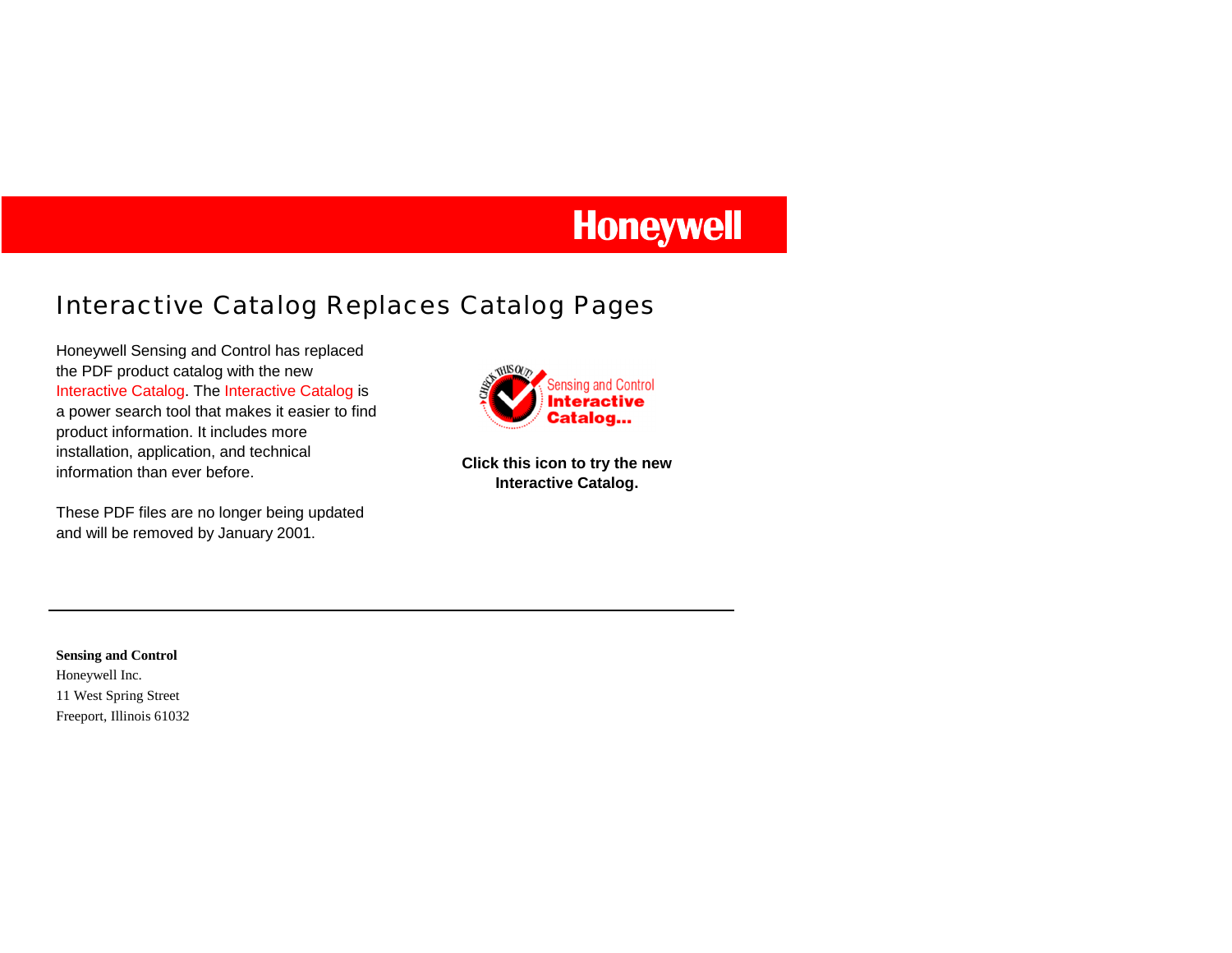

### **FEATURES**

- Interchangeable without sensor-tosensor recalibration
- Very small thermal mass for fast response
- Air or liquid temperature sensing
- Linear temperature sensitivity
- Proven thin film processing reliability
- Low cost
- Long term stability
- 2000 ohms nominal resistance at 20°C

### **TD4A Liquid temperature sensor**

TD4A liquid temperature sensor is a twoterminal threaded anodized aluminum housing. The environmentally sealed liquid temperature sensors are designed for simplicity of installation, such as in the side of a truck. TD4A sensors are not designed for total immersion. Typical response time (for one time constant) is 4 minutes in still air and 15 seconds in still water (unmounted position). The temperature rise is 0.12°C/milliwatt suspended by leads in still air, and 0.08°C/milliwatt when mounted on 1 square foot 0.25" thick aluminum foil.

### **TD5A Miniature temperature sensor**

The TD5A is a subminiature temperature sensor with three leads (center not connected). It has response times of 11.0 seconds and a temperature rise of .23°C per milliwatt in still air.

### TD4A



### **TYPICAL APPLICATIONS**

- HVAC room, duct and refrigerant temperature
- Motors overload protection
- Electronic circuits semiconductor protection
- Process control temperature regulation
- $\bullet$  Automotive air or oil temperature
- Appliances cooking temperature

### **GENERAL INFORMATION**

TD Series temperature sensors from MICRO SWITCH respond rapidly to temperature changes, and are accurate to ±0.7°C at 20°C—completely interchangeable without recalibration. They are RTD (resistance temperature detector) sensors, and provide 8  $\Omega$ /°C sensitivity, with inherently near linear outputs.

The sensing element is a silicon chip,  $0.040 \times 0.050$ " with a thin film resistive network pattern. The chips are individually laser trimmed to provide 2000 ohms nominal resistance at room temperature (20 $^{\circ}$ C), accurate to  $\pm$  0.7 $^{\circ}$ C. Maximum error over the entire operating range of −40 to +150°C (−40 to +302°F) is ±2.5°C. This extremely accurate trimming provides true sensor-to-sensor interchangeability without recalibration of the user circuit.

### **TD ORDER GUIDE**

| Catalog<br>Listing | <b>Description</b>                                                                                                        |
|--------------------|---------------------------------------------------------------------------------------------------------------------------|
| TD <sub>4</sub> A  | Liquid temperature sensor, 1.5° threaded (3/8-24 UNF-2A) anodized<br>aluminum housing, two six inch black insulated leads |
| TD5A               | Subminiature package, low cost, fast response time (TO-92)                                                                |

 $.031$ 

### **MOUNTING DIMENSIONS** (for reference only)

### **TD5A**



**Center lead not connected**